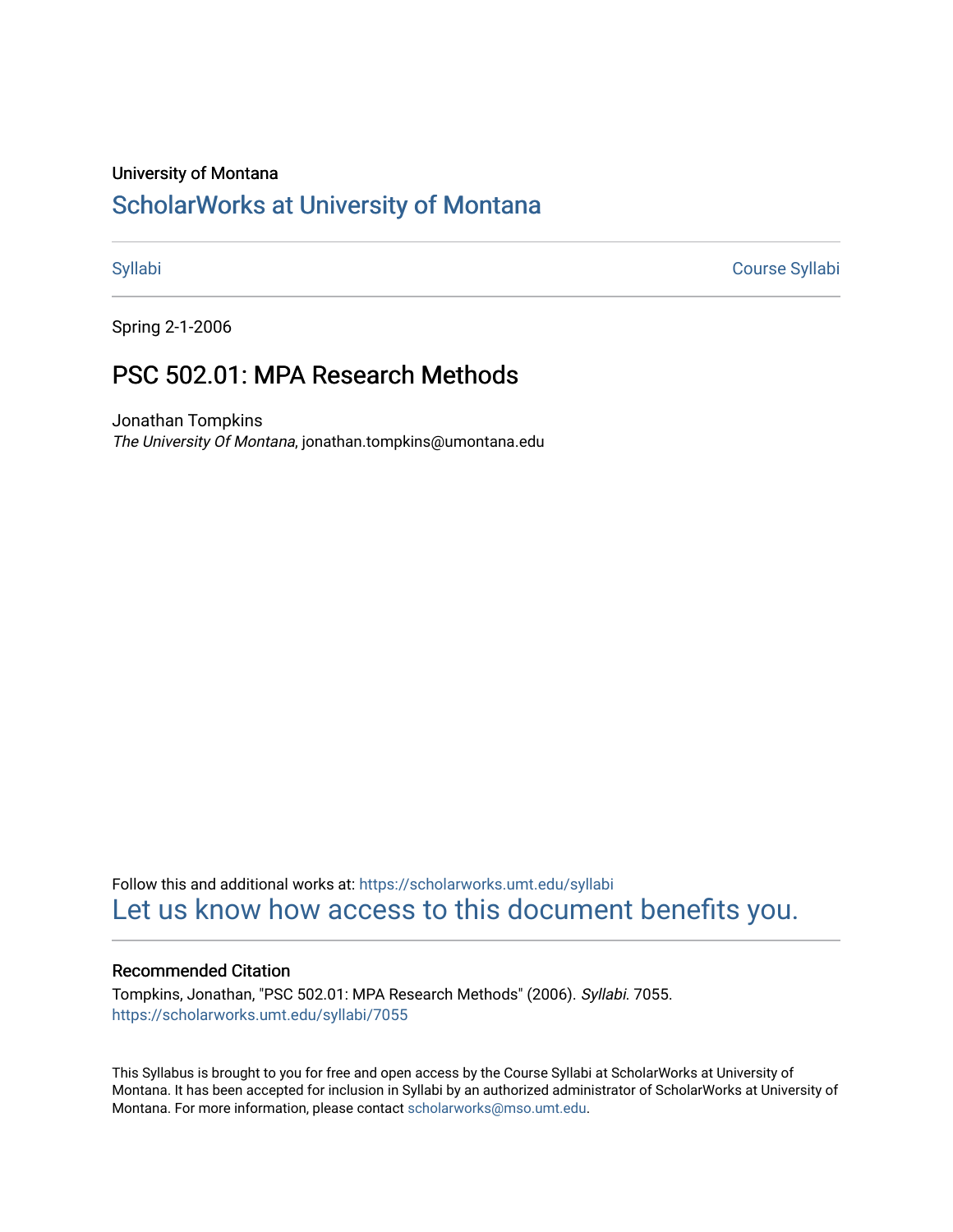# PSC 502 **MPA Research Methods**  Spring 2006

Prof. Jon Tompkins (406) 243-5202 Political Science Dept. jonathan.tompkins@umontana.edu University of Montana Missoula, MT 59812

### **Course Description**

This course covers the essential ingredients for successfully designing and carrying out social science and applied research. These ingredients include defining the problem, formulating hypotheses or research questions, operationalizing key concepts or variables, and choosing appropriate methods for gathering and analyzing data.

#### **Course Objectives**

1. To understand the scientific method as a distinct way of "knowing reality".

2. To learn to distinguish social science research from applied research.

3. To develop skill in writing research designs.

A specific goal of this course is to encourage and enable students in the MPA program to complete their required applied research project, ideally this Spring and Summer.

#### **Required Text**

Chava Frankfort-Nachmias and David Nachmias, Research Methods in the Social Sciences (New York: St Martins, 2000).

This book can be ordered through the UM Bookstore and mailed to you for an additional \$6 (www.umtbookstore.com or call 406-243-1234).

### **Course Requirements**

Lessons must be completed each Tuesday by roughly midnight.

Students are required to read all assigned readings, participate on the discussion board, take one exam, and write two research designs.

#### **Course Grading**

Annotated Bibliography (20 points) Design 1, Problem Statement Section(20 points) Design 1, Research Hypothesis Section (20 points) Design 1, Methodology Section (20 points) Design 1, Final Draft (100 points)

file://C:\Documents and Settings\loretta.edwards\Local Settings\ Temporary Internet Files... 11/29/2005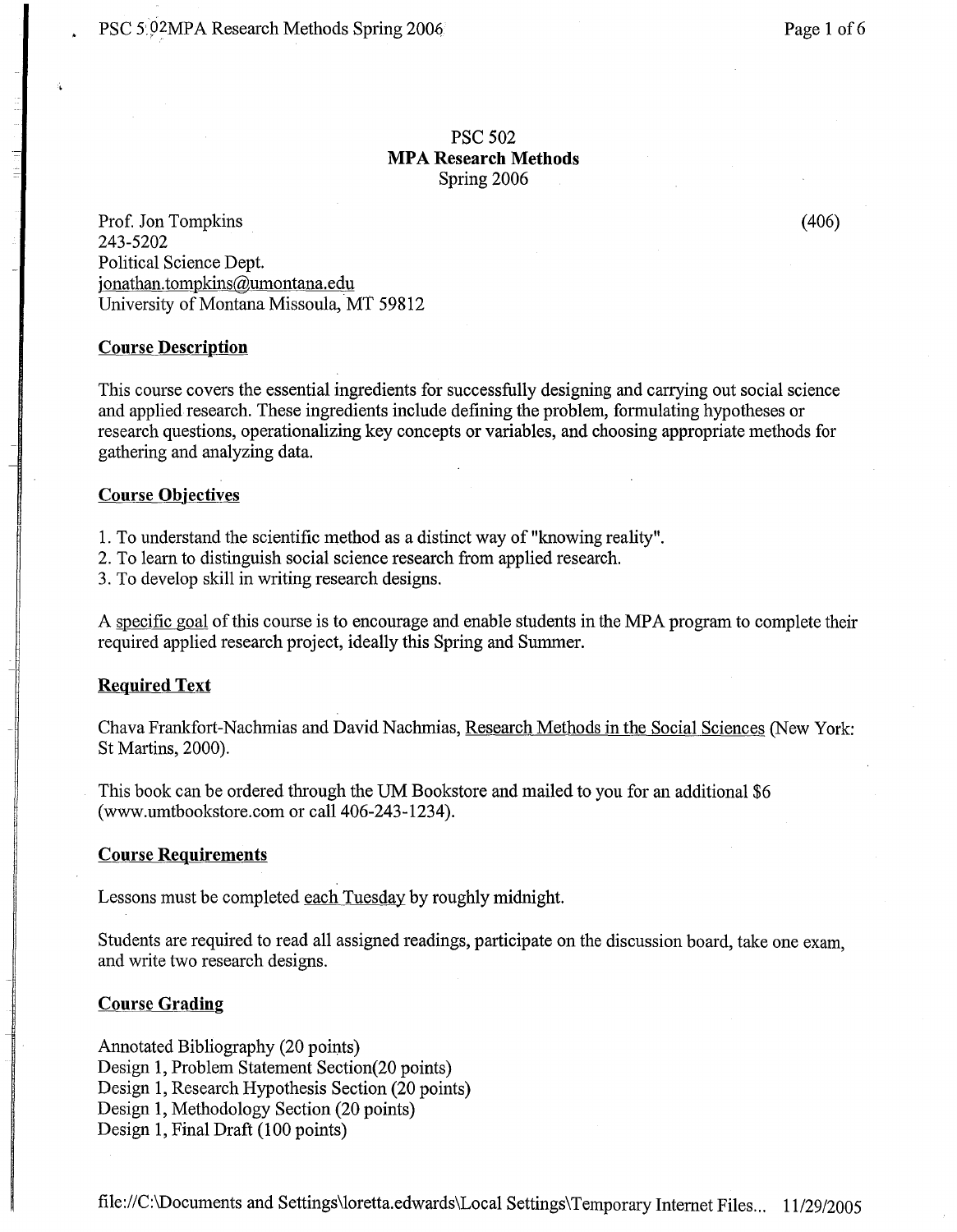Take-Home Exam (100 points) Design 2 (100 points)

A = 353-380 points; A- = 342-352; B+ = 331-341 points; B = 315-330; B- = 304-314; C+ = 293-303 points.

# **Weekly Assignments**

## Design #**1**: Social Science Research Design

Many educators and policy analysts believe that college students are not performing as well as they could or should academically. You are a social scientist and have decided to conduct research investigating the causes of variations in student performance levels. Your thinking is initially informed by an article by Trout, but you do additional reading to investigate this problem. Because of time and monetary constraints, you have decided to investigate the problem by surveying students in Freshrnanlevel courses at the university where you are employed. You have also chosen a "correlational research design" in which your goal is to explore the effects of X (the independent variable) on Y (the dependent variable).

After reviewing the available literature, you begin the task of drafting your research design. It is roughly 8-10 pages in length (double-spaced) and is comprised of three sections: 1) Problem Statement; 2) Research Hypothesis(es); 3) Research Methodology.

Lesson 1 (Due Jan. 31) The Scientific Method

Read the mini-lecture, Chapter 1 (pp. 2-7 and 18-19) of the textbook, and Paul Trout's article "What Students Want" (on electronic reserve), and respond to the questions posed on the Discussion Board. Begin work on your Annotated Bibliography.

**Annotated Bibliography.** Write a 3-5 page annotated bibliography (double-spaced) with 5-6 bibliographic entries. (An entry consists of the work's official citation and a 1-2 paragraph summary of relevant information, e.g., research findings). Paul Trout's article may serve as one of your entries (even though I have lost the publication date). Remember, you are looking for three kinds of information: 1) information establishing that your "research problem" really is a problem and holds considerable significance; 2) research that has been conducted on your "research problem" (your dependent variable); and 3) research indicating the causes/explanations for the "research problem," especially the cause (independent variable) that you have chosen to focus your research on. As your read, keep the causes (explanations) clearly distinguished from the effect (your puzzling problem).

Lesson 2 (Due Feb. 7) Conceptualizing a Research Problem

Read the mini-lecture, Chapter 2 (pp. 24-31), and Melissa Wangler's Research Design on electronic reserve, and respond to the questions posed on the Discussion Board.

| Week of Feb. 14:<br>attachment). | Submit your annotated bibliography by Friday, Feb. 17 (by email    |
|----------------------------------|--------------------------------------------------------------------|
| Week of Feb. 21:<br>attachment). | Submit your Problem Statement section by Friday, Feb. 24 (by email |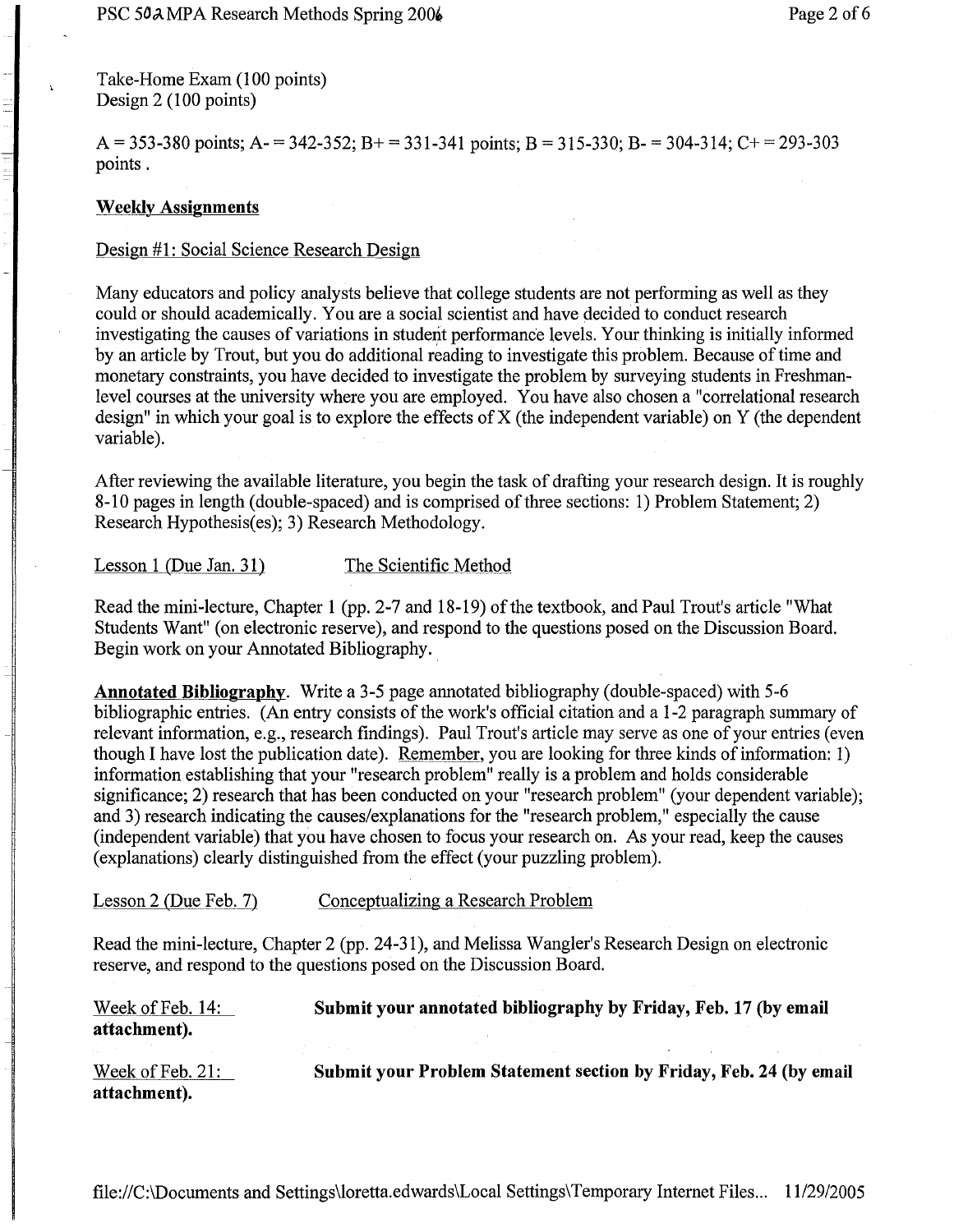$\lambda$ 

**Problem Statement:** Remember that there is a certain logic that must be followed as you write your Problem Statement. First, you introduce the "puzzling phenomenon that begs for explanation" (i.e., The Research Problem). Second, you establish its significance, i.e., why it is worthy of study, what impacts it has on society, etc. Third, you acknowledge that research has identified many possible explanations for it, and then you identify the one explanation that "has received too little attention." Fourth, you review the existing research literature on the effects of X (the explanation that has received too little attention) on Y (your problem/dependent variable). Finally, you establish the purpose of the proposed research and the value that is expected from it.

# Lesson 3 (Due Feb. 28) Identifying Variables and Developing Hypotheses

Read the mini-lecture and Chapter 3, and respond to the questions posed on the Discussion Board.

Lesson 4 (Due March 7) Operationalizing Variables: Constructs and Indicators

Read the mini-lecture and the article by Kraft and Clary on electronic reserve (paying careful attention to how the research problem was conceptualized and the variables operationalized), and respond to the questions posed on the Discussion Board. **Submit your Research Hypothesis section, along with a rewritten Problem Statement section, by Friday, March 10.** 

**Research Hypothesis Section:** This section identifies your research hypothesis, offers a rationale regarding its plausibility, explains how the independent and dependent variables will be operationalized (operationally measured), and presents a causal model illustrating the hypothesized relationship between X and Y. (To keep things simple, we will propose to test just one hypothesis. However, if you decide to measure one of the variables in more than one way (exam grade, gpa), you would need to test your hypothesis more than once).

### Lesson 5 (Due March 14) Research Ethics and Institutional Review

Read Chapter 4 and complete sections 1, 2, and 6 of the Online Research Ethics Course as follows: 1) Go to the University's Institutional Review Board (IRB) website at www.umt.edu/research/irb.htm; 2) click on the link to "Online Research Ethics Coure;" and 3) Complete sections 1, 2, and 6, and take the assessment quiz at the end of each section.

Because the University receives federal funds, all research proposals must be reviewed and approved by the IRB. This includes the applied research projects that MP A students are required to conduct. So, at the end of the semester when you have written your applied research proposal, you will also need to go to the IRB website, download and complete the "IRB Checklist" form, write brief responses to the eleven questions found under the link entitled "Components of an IRB Submission," and send the latter two documents to me for a signature. Our goal is to get an exemption from full IRB review (assuming we are not proposing to work with "vulnerable populations").

# Lesson 6 (Due March 21) Types of Research Designs

Read the mini-lecture, read Chapters 5 and 6, and respond to the questions posed on the Discussion Board.

# **Week of March 28: Spring Break**

Lesson 7 (Due April 4) Measurement and Sampling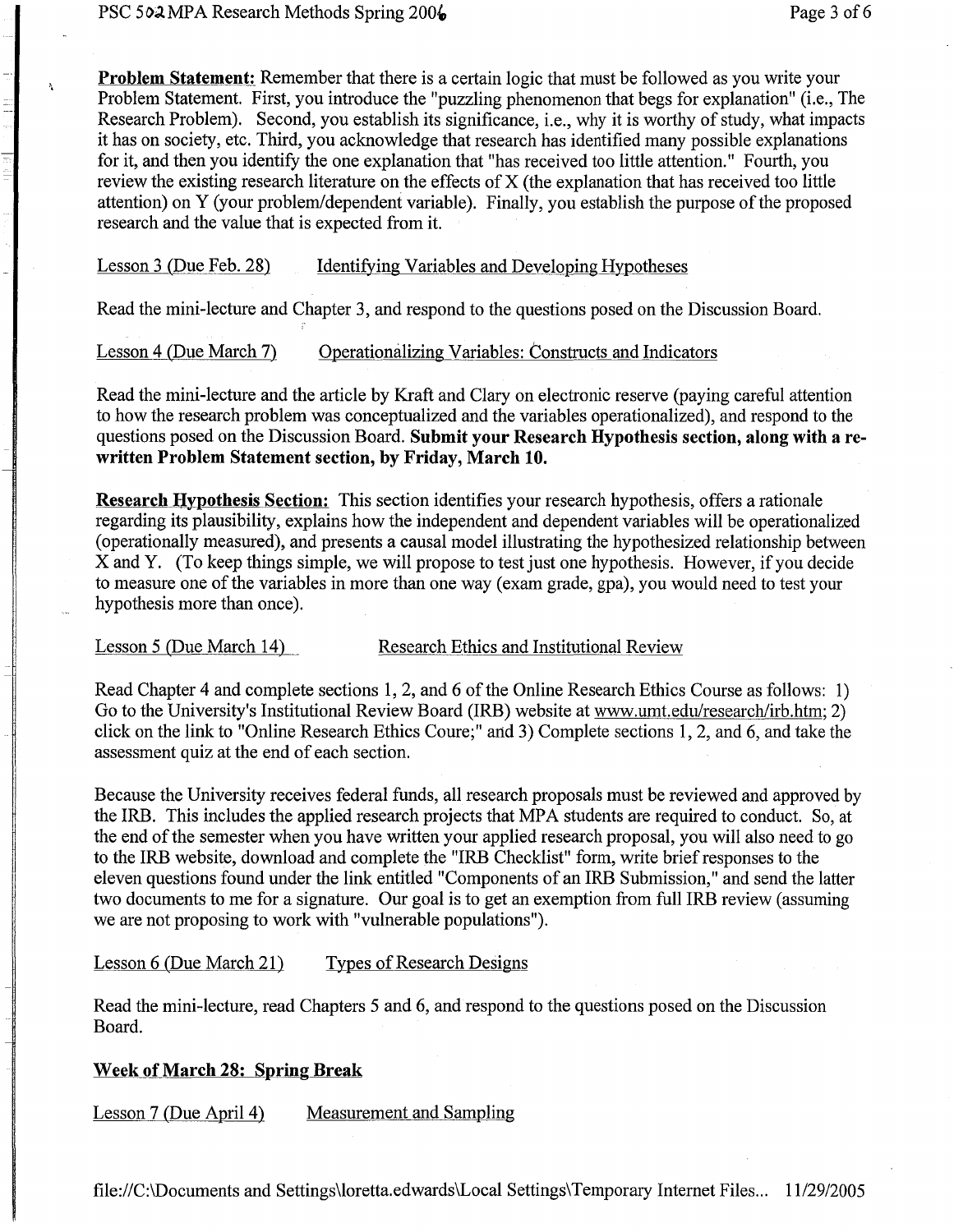$\mathbf{r}$ 

Read the mini-lecture, read Chapters 7 and 8, and respond to the questions posed on the Discussion Board.

Lesson 8 (Due April 11) Survey Research and Questionnaire Construction

Read the mini-lecture, read Chapters 10 and 11, and respond to the questions posed on the Discussion Board.

Lesson 9 (Due April 18) Other Data Collection Methods and Data Analysis

Read the mini-lecture, skim chapters 9, 12, 13, and 14, and respond to the questions posed on the Discussion Board.

Due Friday, April 21 Draft of Design 1 (rewrite of first two sections, plus methodology section and questionnaire).

Methodology Section. This section should include 4 subsections: Research and Sample Populations; Data Collection; Data Analysis; Limitations.

Due Friday, April 28 Take-Home Exam (See Questions Below)

Lesson 10 (Due May 3) Applied Research

Read mini-lecture and consult with me about your applied research proposal.

Applied Research Design: You are a manager or some type of analyst in a government or nonprofit agency who has identified a problem that is undermining or threatening to undermine the performance and success of the agency. You decide to resolve the problem by conducting research and generating appropriate conclusions and/or recommendations. Accordingly, you write a research design of approximately 5 pages in length, get it approved (instructor, IRB, boss, etc.), and proceed to carry out the proposed research and write up the report as required to obtain your MPA degree.

# Due Thurs., May 11 Applied Research Design for Political Science 597

# Take-Home Exam Questions

Write on all of the following questions. If you remain on point and offer tight analysis, you should be able to address each question in 2 pages or less (double spaced). Write full and complete essays (introduction, body, conclusion); put each question in context, define key concepts, explain key points, and provide examples where appropriate. Although this is an open-book take-home exam, be sure to respond to the questions in your own words.

1. The Scientific Method. Explain what is unique about the scientific method as a way of acquiring knowledge, i.e., how it is unique in terms of assumptions and methods, and offer your assessment of both its value and its limitations.

Warning: This questions calls for more than linear analysis (lists and steps). You must address the larger questions of concern, e.g., does the scientific method enable us to "know social reality"? Does it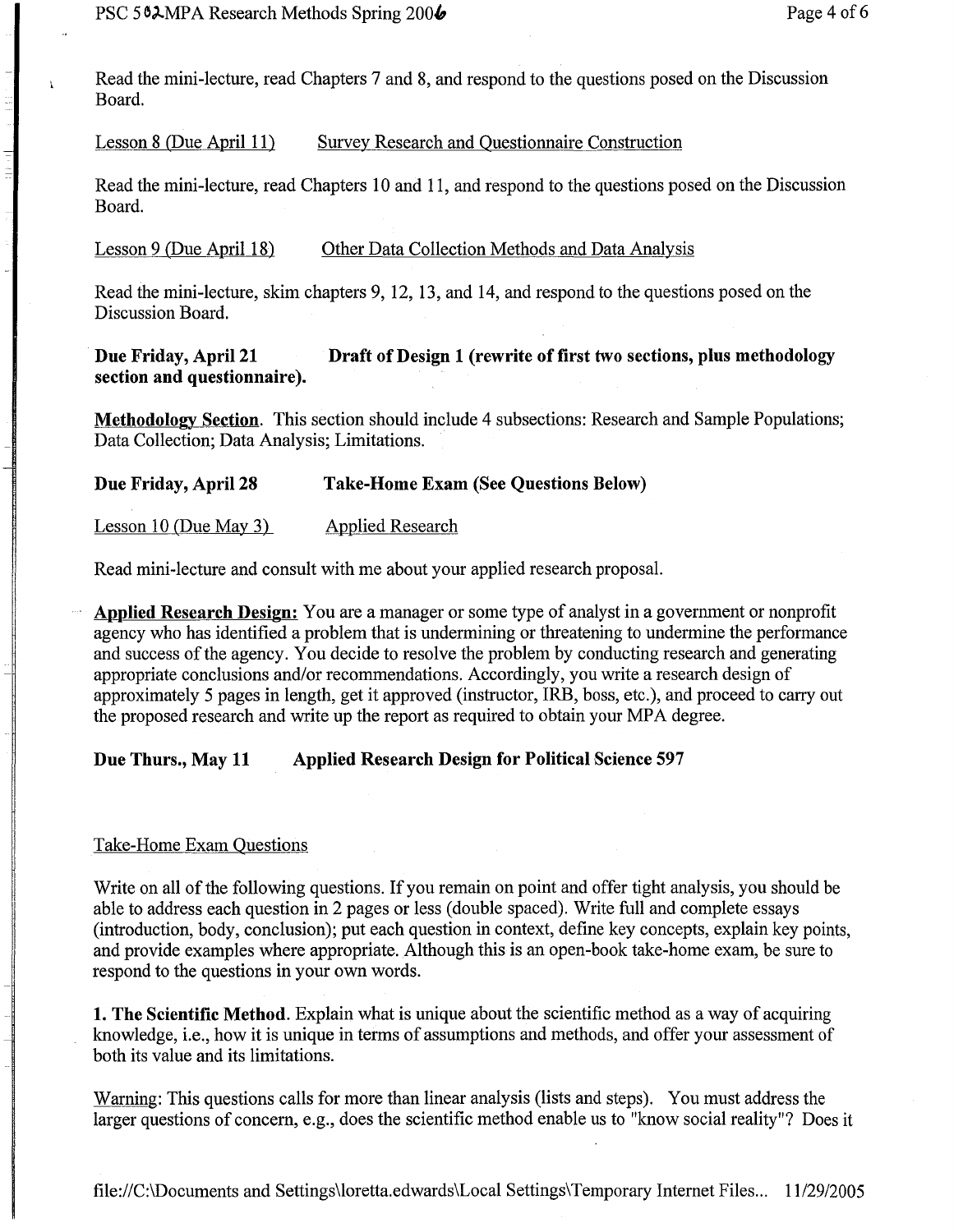help us live full, rich, and just lives?

用机制 三十类

**2. Moving from Conceptualization to Measurement.** You have decided to study loneliness among senior citizens using a survey methodology. Explain the steps you will go through in moving from the conceptual level to the empirical level, i.e., the level at which something can be counted.

Warning: This question calls for more than linear analysis. You must address the larger questions of concern, e.g., can we really measure things that don't have empirical existence? Can we really "count" loneliness, alienation, anti-intellectualism, or nimbyism??

**3. Sampling and Generalizing.** You have decided to study loneliness among senior citizens in Missoula County using a survey. Define your research population (i.e., give an example of a research population statement), identify the sampling frame you will use and possible problems with it, and explain how you can study some subset of the population (i.e., your sample) and still be able to generalize the results of the study to the research population as a whole.

Warning: This question calls for more than linear analysis. You must address the larger questions of concern, e.g., how can we study 400 people and draw conclusions about 4,000, or 40,000, or even 4,000,000? HOW is this possible; what is the underlying theory?

**4. The Classic Experiment**. You wish to determine whether a training program improves the skills of employees using an experimental design. Explain the logic of experimentation and describe how you might conduct an experiment in this instance. In the process, define internal validity, identify some of the intrinsic and extrinsic factors that may threaten internal validity, and explain how the features of the classic experimental design (e.g., pretesting, control groups) allow you to safeguard it.

Warning: This question also comes with its own context: how can we ensure the validity of the results of our research?

### **Score Sheet for Evaluating Social Science Designs**

A research design describes the steps that will be taken in completing a research project. Its purpose is to guide the researcher in collecting, analyzing, and interpreting data. It should contain the three major components identified below.

Each item below will be scored on a five point scale, with 5 being "excellent" and 1 being "poor."

I. Problem Statement

1. The design presents a clear and concise statement of the problem to be addressed by the proposed research.

2. The design presents a clear statement of the purpose(s) of the proposed research.

3. The significance of the research problem is clearly established with reference to one or more of the following:

a. Results will help policy makers address a societal or organizational problem that holds serious

file://C:\Documents and Settings\loretta.edwards\Local Settings\ Temporary Internet Files... 11/29/2005